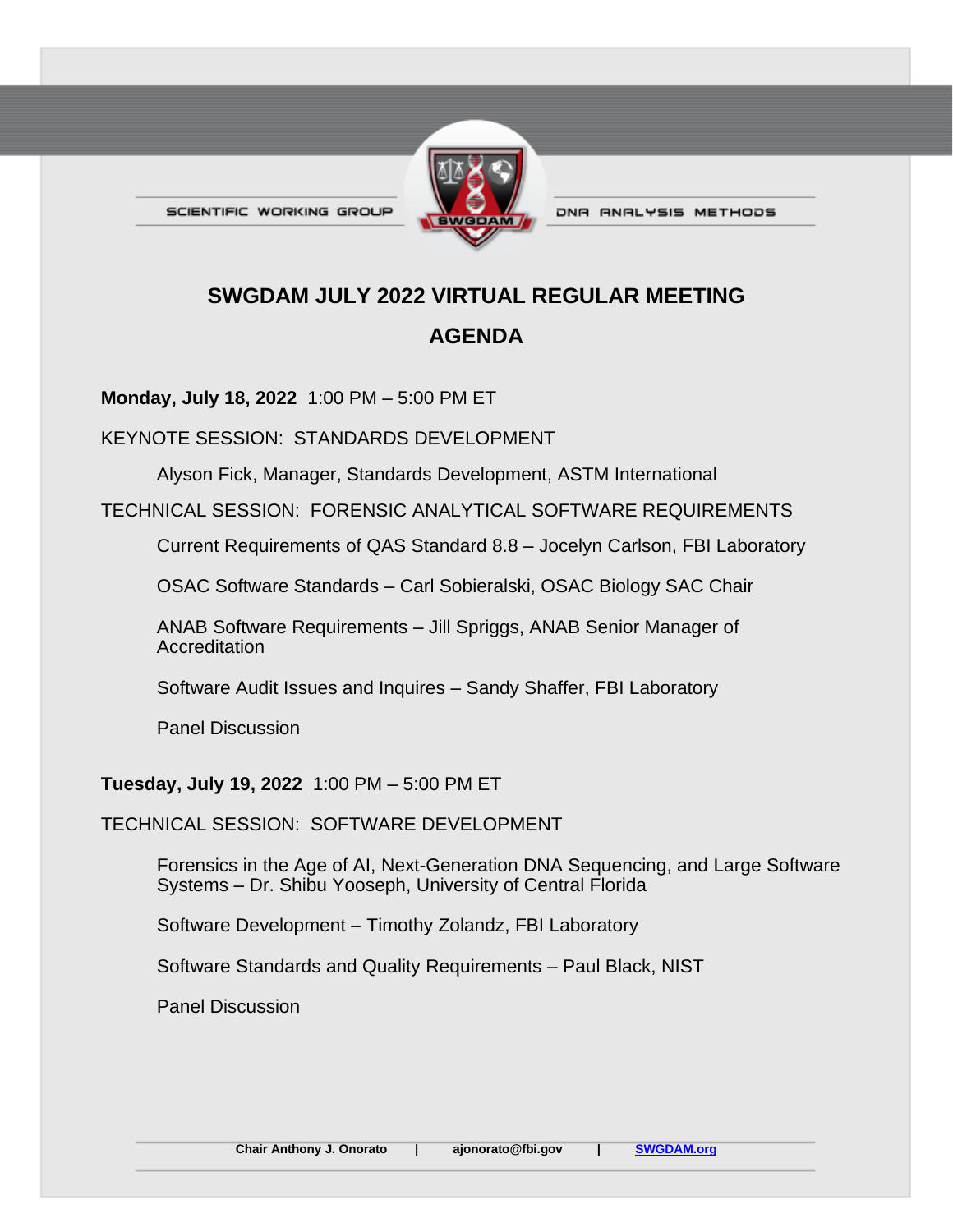

DNA ANALYSIS METHODS

SCIENTIFIC WORKING GROUP

#### **Wednesday, July 20, 2022**

1:00 PM – 5:00 PM ET

## COMMITTEE/WORKING GROUP UPDATE SESSION

## ROUNDTABLE SESSION

Forensic Algorithm Vendor Tests – Craig Watson, NIST

Non-DNA Biometric Software Systems – Ben Smith, FBI CJIS Division

Software Verification Testing – Timothy Zolandz, FBI Laboratory

Open Discussion

## **Thursday, July 21, 2022**

1:00 PM – 5:00 PM ET

## COMMITTEE OF THE WHOLE SESSION

Discussion of a Conceptual Crime Scene Rapid DNA QAS Addendum – R-DNA **Committee** 

Update on IGG Casework Applications – IGG Working Group

Discussion of QAS Considerations for Using Casework Expert Systems – Expert System Working Group

Discussion of QAS Coursework Requirement – QA Committee

## PARTNER AGENCY UPDATE SESSION

American Society of Crime Laboratory Directors

National Institute of Standards and Technology

Bureau of Justice Assistance

**Chair Anthony J. Onorato | ajonorato@fbi.gov | [SWGDAM.org](https://www.swgdam.org/)**